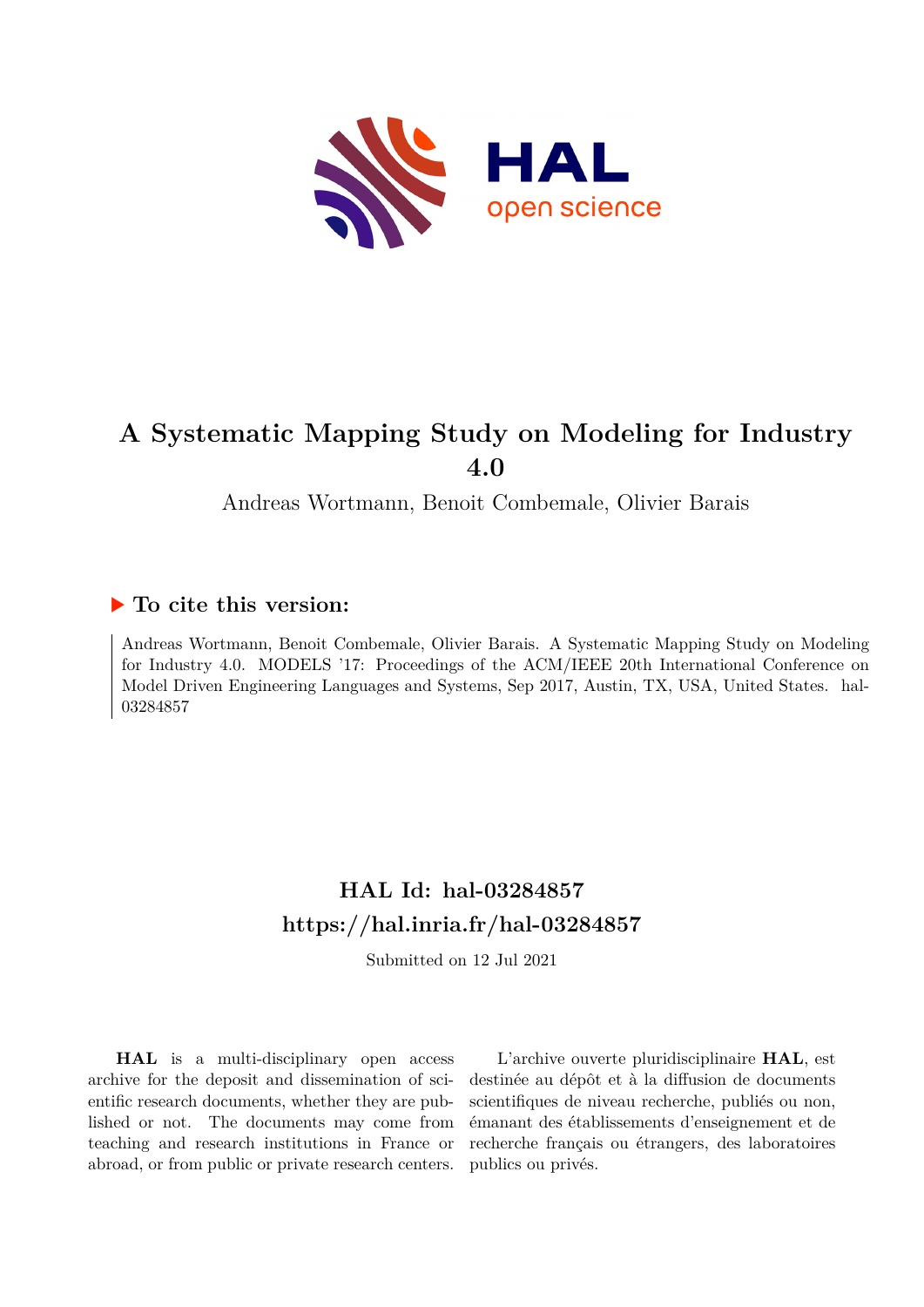# A Systematic Mapping Study on Modeling for Industry 4.0

Andreas Wortmann, Benoit Combemale, Olivier Barais University of Rennes 1, IRISA, France <{firstname.lastname}@irisa.fr>

*Abstract*—Industry 4.0 is a vision of manufacturing in which smart, interconnected production systems optimize the complete value-added chain to reduce cost and time-to-market. At the core of Industry 4.0 is the smart factory of the future, whose successful deployment requires solving challenges from many domains. Model-based systems engineering (MBSE) is a key enabler for such complex systems of systems as can be seen by the increased number of related publications in key conferences and journals. This paper aims to characterize the state of the art of MBSE for the smart factory through a systematic mapping study on this topic. Adopting a detailed search strategy, 1466 papers were initially identified. Of these, 222 papers were selected and categorized using a particular classification scheme. Hence, we present the concerns addressed by the modeling community for Industry 4.0, how these are investigated, where these are published, and by whom. The resulting research landscape can help to understand, guide, and compare research in this field. In particular, this paper identifies the Industry 4.0 challenges addressed by the modeling community, but also the challenges that seem to be less investigated.

#### I. INTRODUCTION

Industry 4.0 is the current trend of integrating automation systems with processes and stakeholders of the complete valueadded chain as well as part of the high-tech strategy of the German Federal Ministry for Education and Research [1]. This "fourth industrial revolution" raises the new challenges for future smart factories driven by four disruptions: (1) data volumes, computational power, and connectivity; (2) the emergence of analytics and business-intelligence capabilities; (3) new forms of human-machine interaction; (4) and improvements in transferring digital instructions to the physical world, such as advanced robotics and 3D printing. The interplay of these four disruptions led to recognizing four particular Industry 4.0 design principles [2]:

- Interoperability: connect production systems, devices, sensors, and people.
- Information transparency: query data and connect digital planning with the runtime data collected from sensors.
- Technical assistance: provide the right abstraction to understand the complexity of Industry 4.0 systems and processes.
- Decentralized decision making: enable autonomous systems.

All of these aim to enable more efficient production down to the individualized mass production of "lot-size 1" [3] or, to put it differently:

This work was supported by the French project Clarity:<www.clarity-se.org>

"The big money (of Industry 4.0) is on two things; zero unscheduled downtime and resource efficiency" – Bill Ruh, vice president of GE Software [4]

Model-based systems engineering (MBSE) is a key enabler for building complex systems of systems as can be seen by the increased number of related publications in key conferences and journals [5], [6], [7]. For successfully engineering Industry 4.0 systems of systems, the MBSE community plays a crucial role by enabling the aforementioned design principles.

As a research area matures, there often is a sharp increase in the number of reports and results. Hence, it becomes important to summarize and provide an overview of those results. There are different methods for structuring a scientific landscape, such as systematic literature reviews [8] or systematic mapping studies [9]. Systematic literature reviews are a "form of secondary study that use a well-defined methodology to identify, analyze, and interpret all available evidence related to a specific research question in a way that is unbiased and (to a degree) repeatable" [8]. Systematic literature reviews are common to software engineering, model-based engineering, software product lines, or domain-specific language engineering, *etc.* Mapping studies are less common. A systematic mapping study structures a body of research through its reports by categorizing these, which often yields a visual summary, the map, of its results. Such a map supports understanding what has been addressed by the community for a particular domain.

Through this mapping study, we aim to characterize the state of the art of MBSE for Industry 4.0 in a broad sense, *i.e.,* we include 3D modeling, knowledge representation, business process modeling, and other modeling techniques into our study. Adopting a detailed search strategy using multiple digital libraries, 1466 papers were initially identified. Of these, 222 papers were selected and categorized using a particular classification scheme along the contribution types, research types, Industry 4.0 concerns, and modeling contributions. We present the concerns addressed by MBSE for Industry 4.0, how these concerns are investigated, when and where the results are published, and by whom. The resulting research landscape can help to understand, guide, and compare research in this field. In particular, this paper identifies the Industry 4.0 challenges addressed by the modeling community as well as the challenges that seem to be less investigated. As a main contribution, we obtain a classification scheme and structure the research on modeling for Industry 4.0.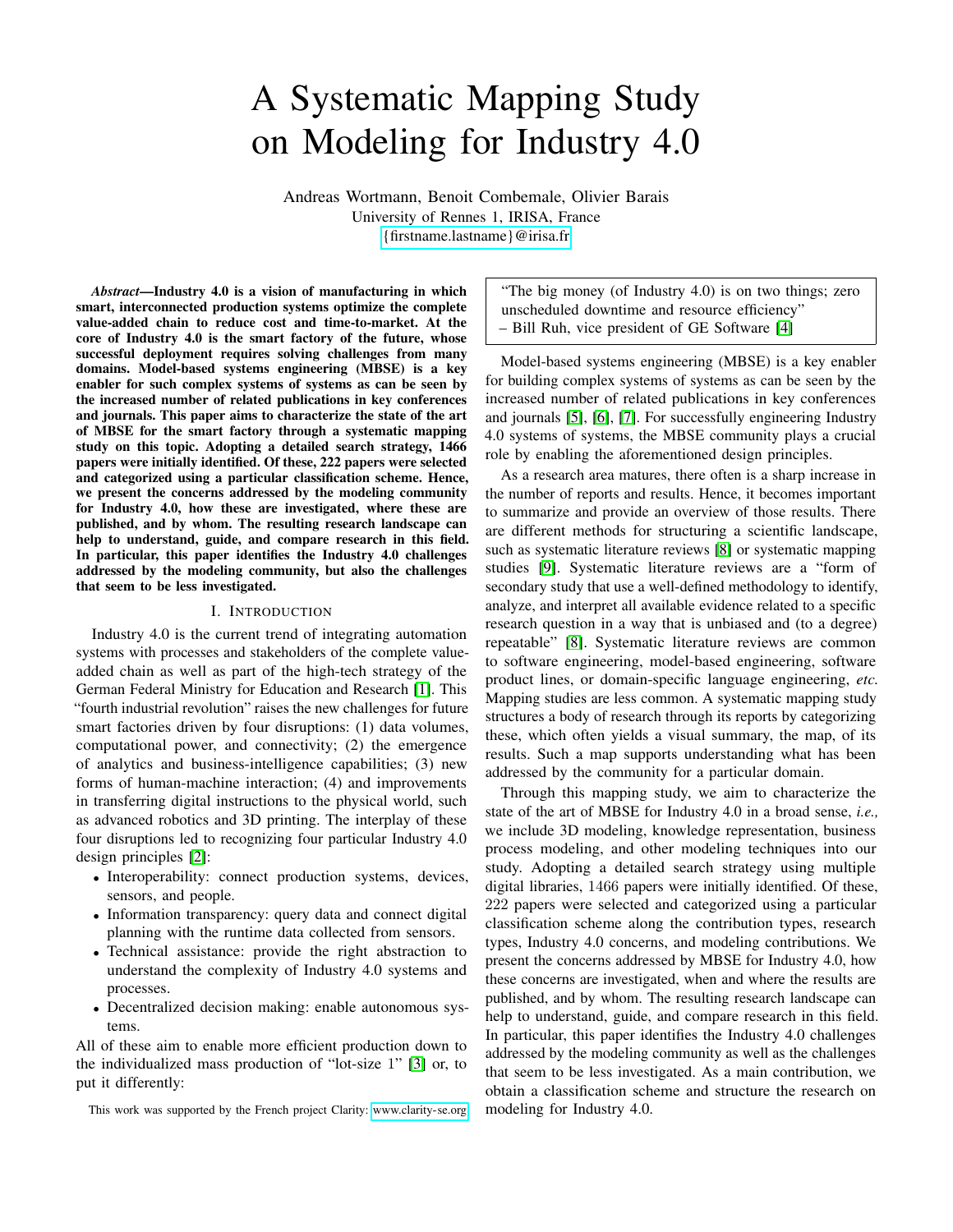In the remainder, first, Sec. II highlights selected mappings in software engineering and presents related literature reviews and surveys. Afterwards, Sec. III describes the research method used for the mapping study presented in this paper, before Sec. IV discusses main findings regarding this study. Then, Sec. V presents the threats to validity. Finally, Sec. VI summarizes the main contribution of this paper and discusses research directions that could be investigated by the modeling community.

#### II. RELATED WORK

Several mapping studies have been published in software engineering [9], such as on the classification of techniques for test-set generation and selection [10], on software development effort and cost estimation [11], on the use of experimental studies [12], on object-oriented design [13] and the use of patterns [14], on the usage of UML diagrams [15], on the empirical evaluation of software requirements specifications techniques [16], on software product lines [17], [18], and on domain-specific languages [19]. These mapping studies vary in the form of analysis and in the number of included publications (between 35 and 400). We found only a single mapping study on model-driven engineering [20]. In this study, Mehmood and Jawawi survey existing researches on aspect-oriented modeling (AOM) and code generation. To the best of our knowledge, there is no mapping study on modeling and systems engineering or modeling and Industry 4.0, yet. However, several literature reviews and surveys focus on the Industry 4.0 domain.

Originally initiated in Germany in 2011, Industry 4.0 has attracted much attention in recent literature. In their perspective on Industry 4.0, Vogel-Heuser and Hess identify a set of challenges for the domain [21]. In particular, they identify challenges for software engineering that are well-known to the modeling community:

- Transition to modular and maintainable interfaces as a fundamental basis for adaptable and evolvable systems.
- Tracking of changes in hundreds of heterogeneous and distributed machines or plants on different operation sites operated over decades.
- Management while ensuring consistency of software variants and versions, including self-adaptation and reconfiguration at runtime.
- Adaptation of big data algorithms and technologies.

Following this paper, Mosterman and Zander discuss the needs and challenges for designing and operating cyberphysical systems (CPS) along with corresponding technologies to address the challenges and their potential impact [22]. In the same trend, Turowski *et al.* identify the current challenges on Industry 4.0 faced by companies through a survey [23]. The survey aims at understanding the stakeholder's expectations, requirements and the potential challenges Industry 4.0 poses in real case studies. Complementary to these works, Trappey *et al.* [24] provide a consolidated review of the latest CPS literature. In this survey, they provide a complete review of international standards and an analysis of patent portfolios related to the CPS architecture model. Hermann *et al.* identify design principles of Industry 4.0 based on a quantitative

text analysis and a qualitative literature review [25]. This paper illustrates how the identified design principles support practitioners in identifying Industry 4.0 scenarios. Recently, Lu proposes an extensive literature review on Industry 4.0 [26]. In this review, 88 papers related to Industry 4.0 are grouped into five research categories. In addition, this paper outlines the critical issue of the interoperability of Industry 4.0, and proposes a conceptual framework of interoperability regarding Industry 4.0. It also discusses challenges and trends in Industry 4.0, but does not focus on its modeling concerns.

#### III. RESEARCH METHOD

A systematic mapping study identifies and classifies primary studies of the field under investigation. As such, it aims to provide a systematic overview on the topics of research contributed to this area and the forms of contribution. We conducted this study following established guidelines [8], [9] and included useful practices and suggestions from similar studies [19], [27], [28], [29]. Ultimately, we employed a fivephase process for conducting this study: (1) Define research questions; (2) Search for primary studies; (3) Identify inclusion and exclusion criteria and screen primary studies based on these criteria; (4) classify primary studies; (5) Extract and aggregate data. In the first phase, we characterize the scope of this study. In the second phase, we build up the initial corpus of potentially relevant publications. In the third and fourth phases, we reduced this corpus to include only relevant publications and classified according to research qualities derived from the research questions. In the fifth phase, we extracted data $<sup>1</sup>$  to</sup> enable answering our research questions. The remainder of this section describes the activities and decisions of these phases.

#### *A. Research Questions*

We aim to identify relevant publications about MBSE in Industry 4.0, which concerns MBSE research addresses in this context, how research addressing these concerns is conducted, and which tools and languages are used to contribute to these concerns. Moreover, we investigate who is contributing to MBSE in Industry 4.0, where the contributions are published, and when they occurred. This manifests in the following research questions:

- RQ1 What are the expected benefits from applying MBSE to contribute to Industry 4.0? This question aims to identify the benefits expected by applying MBSE at Industry 4.0.
- RQ2 Which Industry 4.0 concerns are addressed through applying MBSE? With this question, we investigate which concerns of Industry 4.0 are addressed by the MBSE researchers and to which extent.
- RQ3 Which MBSE tools and languages are used in Industry 4.0 and which concerns do they address? This question relates the findings of RQ2 to the solutions contributed to the research field.

<sup>1</sup>Available from companion website<http://gemoc.org/modeling4Industry4.0/>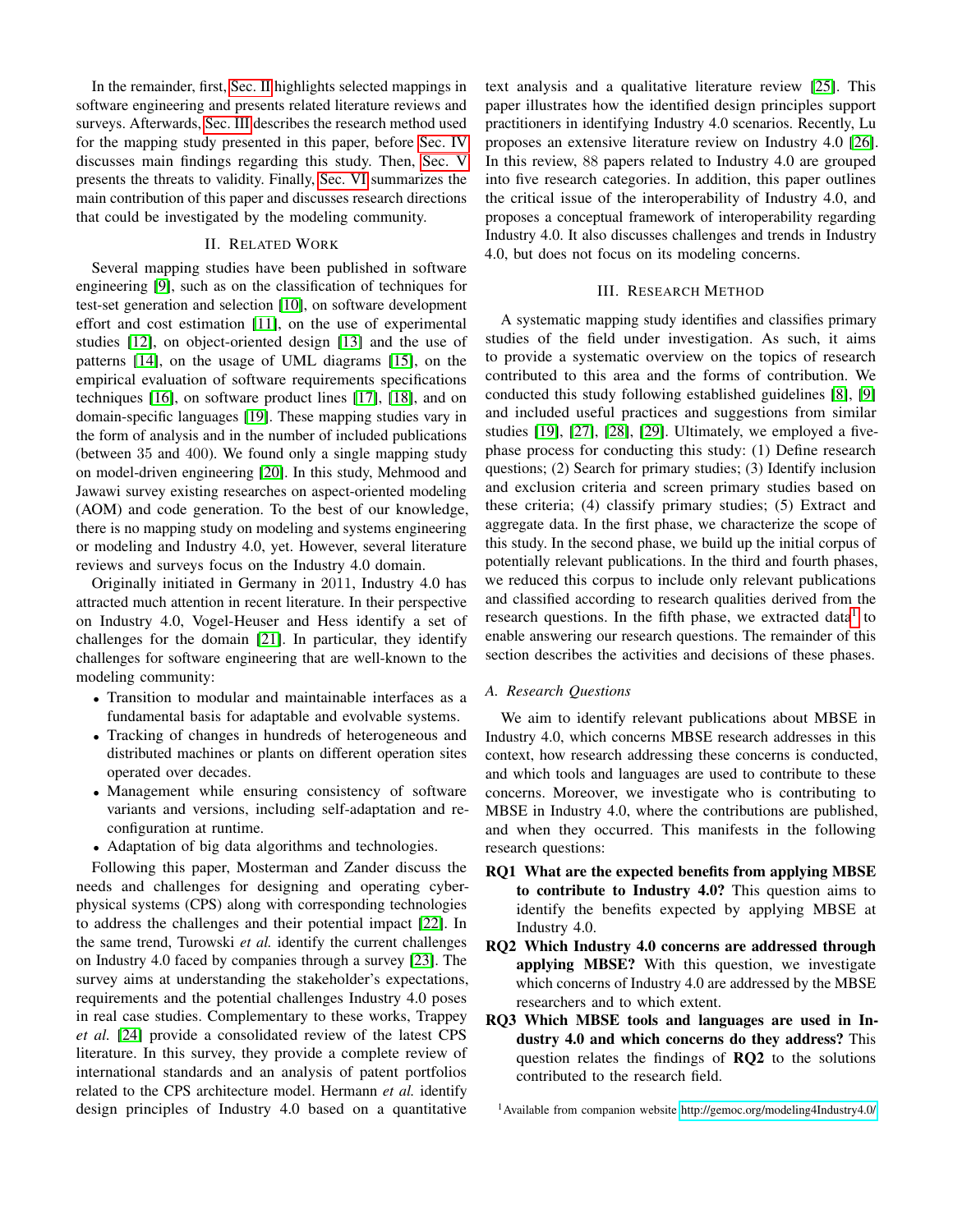*("digital factory" OR "digital factories" OR "smart factory" OR "smart factories" OR "factory of the future" OR "factories of the future" OR "Industry 4.0") AND ("metamodel" OR "DSL" OR "UML" OR "domain-specific language" OR "modeling language" OR "modelling language")*

Fig. 1. Logical search clause defined to identify relevant literature.

- RQ4 What are the most frequently applied research methods in the context of applying MBSE to Industry 4.0? With this question, we aim to understand how research in MBSE for Industry 4.0 is performed and how this relates to the concerns of RQ2 and the tools of RQ3.
- RQ5 Who researches MBSE in Industry 4.0? Industry 4.0 was coined as "Industrie 4.0" in Germany. This question investigates who has adopted this notion and contributes to MBSE research in this field.
- RQ6 Where have the contributions been published? Similar to RQ5, we like to uncover which venues are relevant to MBSE for Industry 4.0.
- RQ7 When did the contributions on MBSE to Industry 4.0 occur? With this question, we aim to comprehend when MBSE actually started contributing to smart manufacturing and whether Industry 4.0 might be an already declining.

To answer these questions, we conducted the initial literature search presented in the next section.

#### *B. Search Strategy and Data Sources*

Finding possibly relevant publications to answer the research questions requires creating an appropriate search clause and selecting relevant libraries to apply this clause to. As Industry 4.0 aims at interconnecting all participants of the value-added chain to optimize various aspects of manufacturing, at its core, it focuses on manufacturing, production processes, and ultimately the "factory of the future" [30], [31] or the "smart factory" [32], [33]. Consequently, we included these terms into our search clause. Similarly, MBSE uses various terminology (such as "model-based", "model-driven engineering", "modelbased software development") with varying meaning depending on the authors. Instead of selecting a possibly biased set of nearsynonyms, we decided to include the objects of MBSE into the search clause instead. Hence, we consider papers mentioning metamodels, DSLs, modeling languages, or UML as relevant contributions to MBSE in our context. This ultimately lead to the logical search clause depicted in Fig. 1.

Essentially, this is a conjunction of two disjunctions: The first part of the conjunction specifies terms related to Industry 4.0. The second part specified terms representing the objects of MBSE research. As we conducted a full-text search with this clause, we omitted including synonyms for "DSL" or "modeling language". Papers contributing to MBSE should at least use these terms in either related work or the referenced literature. Although we cannot exclude missing a small number of relevant publications that do not provide such discussions, searching this way yields better results than just searching titles and abstracts. We also did not enforce any inferior year-limit and included papers published until April 2017. We applied the search clause to ACM Digital Library, IEEE Explore, SpringerLink, and Google Scholar, which produced the results depicted in Tbl. I. Where such complex logical conditions were not supported, we searched for parts of the query and joined the results manually.

| Digital Library            | URL.                        | <b>Papers</b> |
|----------------------------|-----------------------------|---------------|
| <b>ACM</b> Digital Library | https://dl.acm.org          | 104           |
| Google Scholar             | https://scholar.google.com  | 971           |
| <b>IEEE</b> Explore        | https://ieeexplore.ieee.org | 151           |
| SpringerLink               | https://link.springer.com   | 240           |
| <b>Total</b>               |                             | 1466          |
|                            | TABLE I                     |               |

SEARCH RESULTS SORTED BY DIGITAL LIBRARIES.

Performing this search, we received 495 papers from ACM Digital Library, IEEE Explore, and SpringerLink and almost twice as many papers from Google Scholar<sup>2</sup>. We are aware that this is due to Google Scholar returning other documents, such as non-peer reviewed documents as well. These were removed in the next phases.

#### *C. Screening Papers for Inclusion/Exclusion*

Inclusion of a study into the classification phase of a systematic mapping study usually is decided on its title, abstract, and keywords. To reduce the corpus and enable reproduction of the study, we established the following criteria:

*Inclusion criteria:*

- 1) Peer-reviewed studies published in journals, conferences, and workshops.
- 2) Studies are accessible electronically.
- 3) From title, abstract, and keywords we can deduce that the paper focuses on contributing MBSE to Industry 4.0.

*Exclusion criteria:*

- 1) Studies not available in English.
- 2) Studies not subjected to systematic peer-review, such as books, slides, websites.
- 3) Teasers and short papers of less than two pages, such as calls for papers, editorials, or curriculums.
- 4) Studies where Industry 4.0 is mentioned as future application, related work, or broad context only, *e.g.,* papers on Internet of Things (IoT) or Cyber-Physical Systems (CPS) mentioning Industry 4.0 as a possible use case only.

We applied the criteria to titles, keywords, and abstracts. Where this did not suffice to determine inclusion, we temporarily included the publications for the classification phase. There, the final inclusion or exclusion could be decided based on the publication's full text. Thus, this phase only eliminates publications clearly not within our study's scope and publications failing on formal requirements (such as being available in English). In detail, we eliminated 402 publications outside this study's scope, 166 non-English publications, 78 books 43 bachelor, master, and Ph.D. theses, 38 technical

<sup>2</sup>Data available from:<http://gemoc.org/modeling4Industry4.0/>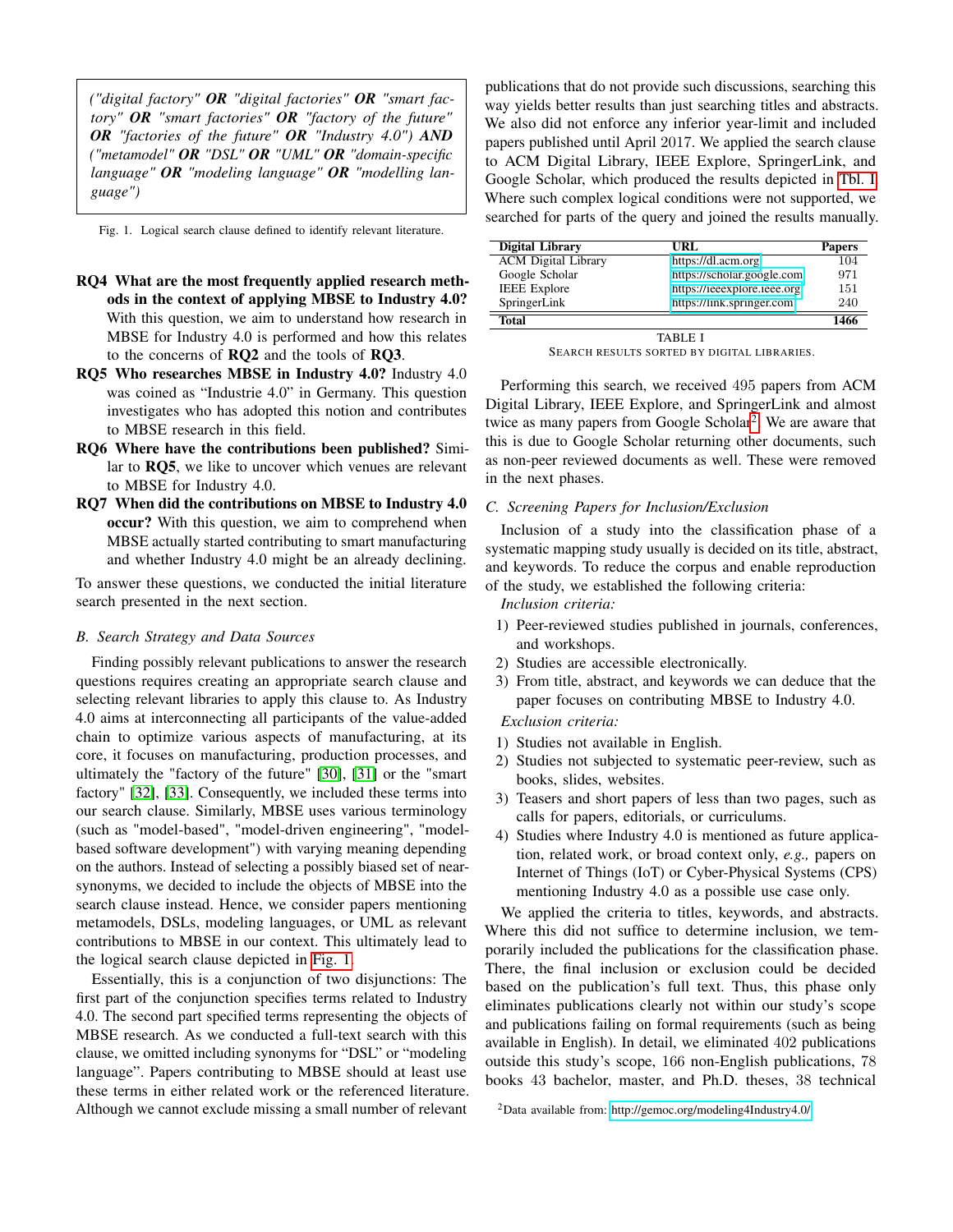reports, 30 teasers, 28 full proceedings (Google Scholar produces complete conference proceedings as results), 10 patents, 10 project deliverables, and 3 websites. Whenever a publication was given in another language than English, we excluded it for this reason alone. Overall, this left 658 papers for classification.

#### *D. Classifying Studies*

In the classification phase, the remaining papers were investigated to assign qualities of the dimensions derived from the research questions to them. To achieve this, we followed [9] in considering at least introduction and conclusion. However, for many papers this was insufficient and we considered the complete paper for proper classification. This also is the last phase in which publications can be eliminated. Hence, after further elimination of 436 unrelated papers, a total of 222 publications remained. These were classified along the facets described in the following.

*Contribution Type Facet:* The first facet is inspired by [9] to classify publications according to the type of research they contribute  $(RQ4)$ . We adapted this to our study by employing the five *contribution types* presented in Tbl. II. The contribution types are disjoint and each paper was classified to provide exactly one contribution type.

| <b>Analyses</b> | Papers contributing investigations without constructive<br><i>contributions</i>                                                                                                           |
|-----------------|-------------------------------------------------------------------------------------------------------------------------------------------------------------------------------------------|
| <b>Concepts</b> | Papers suggesting ways of <i>thinking things</i> , such as new<br>metamodels or taxonomies (this was titled "models"<br>in [9], which is misleading in the context of your study)         |
| <b>Methods</b>  | Papers suggesting ways of <i>doing things</i> , such as novel ap-<br>proaches to use UML for integrating materials flows and<br>the participating cyber-physical production systems [34]. |
| <b>Metrics</b>  | Papers suggesting ways of <i>measuring things</i> .                                                                                                                                       |
| <b>Tools</b>    | Papers presenting software tools.                                                                                                                                                         |
|                 | TABLE II                                                                                                                                                                                  |

CONTRIBUTION TYPE FACETS.

*Research Type Facet:* Also inspired by [9], we classified the publications according to the *research type* they contribute. This enables addressing RQ4 on the most frequently applied research methods contributed to MBSE for Industry 4.0. Again, we adjusted the taxonomy [9] to better match our study. In particular, we eliminated the category of philosophical papers as these did not occur. The resulting, disjoint, research types are depicted in Tbl. III. Each paper was classified to belong to exactly one research type.

*Industry 4.0 Concern Facet:* We also classified the publications along the concerns addressed by the various publications. This addresses RQ2 and aims to uncover which concerns are investigated how often. During classification, keywording (*cf.* [9]) the abstracts, introductions, conclusions, and in complex cases the complete paper, produced the following *Industry 4.0 concerns*. These concerns are not disjoint and included papers can contribute to multiple concerns.

*Modeling Technique Facet:* To answer RQ3 on the MBSE tools and languages used in Industry 4.0, we also classified

| <b>Evaluation</b>        | Papers evaluating <i>existing</i> techniques, such as the<br>evaluation of modeling tools for SMEs presented<br>in [35].                            |
|--------------------------|-----------------------------------------------------------------------------------------------------------------------------------------------------|
| <b>Experience</b>        | Report of personal experiences, for instance on the<br>application of a specific method $(cf. [36])$ .                                              |
| Solution                 | A novel solution is presented and argued for with<br>case studies, such as composing UML and OWL [37]<br>to facilitate agile factory planning [38]. |
| Validation               | Papers presenting novel techniques and <i>experimenting</i><br>with them $(cf. [39])$ .                                                             |
| Vision                   | Non-disruptive research agendas, such as the vision of<br>model-based logistics engineering presented in [40].                                      |
|                          | TABLE III                                                                                                                                           |
|                          |                                                                                                                                                     |
|                          | <b>RESEARCH TYPE FACETS.</b>                                                                                                                        |
|                          |                                                                                                                                                     |
|                          |                                                                                                                                                     |
| <b>Digital</b>           | Modeling systems, factories, or knowledge as well                                                                                                   |
| Representation           | as the standardization of digital representations.                                                                                                  |
| <b>Failure</b>           | Publications focusing on failure management or                                                                                                      |
| <b>Handling</b>          | safety aspects.                                                                                                                                     |
| Human                    | Publications addressing the human side of Industry                                                                                                  |
| <b>Factors</b>           | 4.0, such as worker localization or human-machine                                                                                                   |
|                          | interaction.                                                                                                                                        |
| <b>Information</b>       | <b>Publications</b><br>accessing<br>and<br>distributing<br>on                                                                                       |
| Management               | information.                                                                                                                                        |
|                          |                                                                                                                                                     |
| Integration              | Papers focusing on integrating CPS with something<br>(other CPS, processes, the cloud) at design time                                               |
|                          | and run time.                                                                                                                                       |
|                          |                                                                                                                                                     |
| <b>Processes</b>         | Their modeling and management.                                                                                                                      |
| <b>Product</b>           | Publications contributing to modeling (smart)                                                                                                       |
| <b>Modeling</b>          | products.                                                                                                                                           |
| (Re-) configura-<br>tion | Publications focusing on modeling configuration,<br>monitoring, system resiliency, and self-* properties.                                           |
| Verification             | Publications employing MBSE to simulation and                                                                                                       |
| & Validation             | testing.                                                                                                                                            |
| <b>Visualization</b>     | Publications on using MBSE for achieve better                                                                                                       |
|                          | system visualization, such as 3D modeling, aug-                                                                                                     |
|                          | mented reality, or virtual reality.                                                                                                                 |
|                          |                                                                                                                                                     |
|                          | TABLE IV                                                                                                                                            |

INDUSTRY 4.0 CONCERN FACETS.

the publications along this dimension. Overall, we identified 81 *modeling techniques* and many papers addressed more than one modeling technique. To prevent dissipating the results we aggregated modeling techniques into groups (such as 3D modeling, architecture description languages, or business process modeling techniques) and isolated modeling techniques more specific to Industry 4.0 (such as AutomationML). This led to the 15 groups presented in Tbl. V. Moreover, we also investigated whether the classified publications report on realworld industrial applications. Out of the 222 publications included into classification, only 10 reported such applications in automotive [52], avionics manufacturing [47], packaging [53], production of white goods [54], oil production [55], and production of windows and doors [56] The next section presents our main findings along the classification dimensions.

#### IV. MAIN FINDINGS

This section presents our findings on the expectations researchers in MBSE for Industry 4.0 have regarding the impact of their papers as well as on the contribution types, research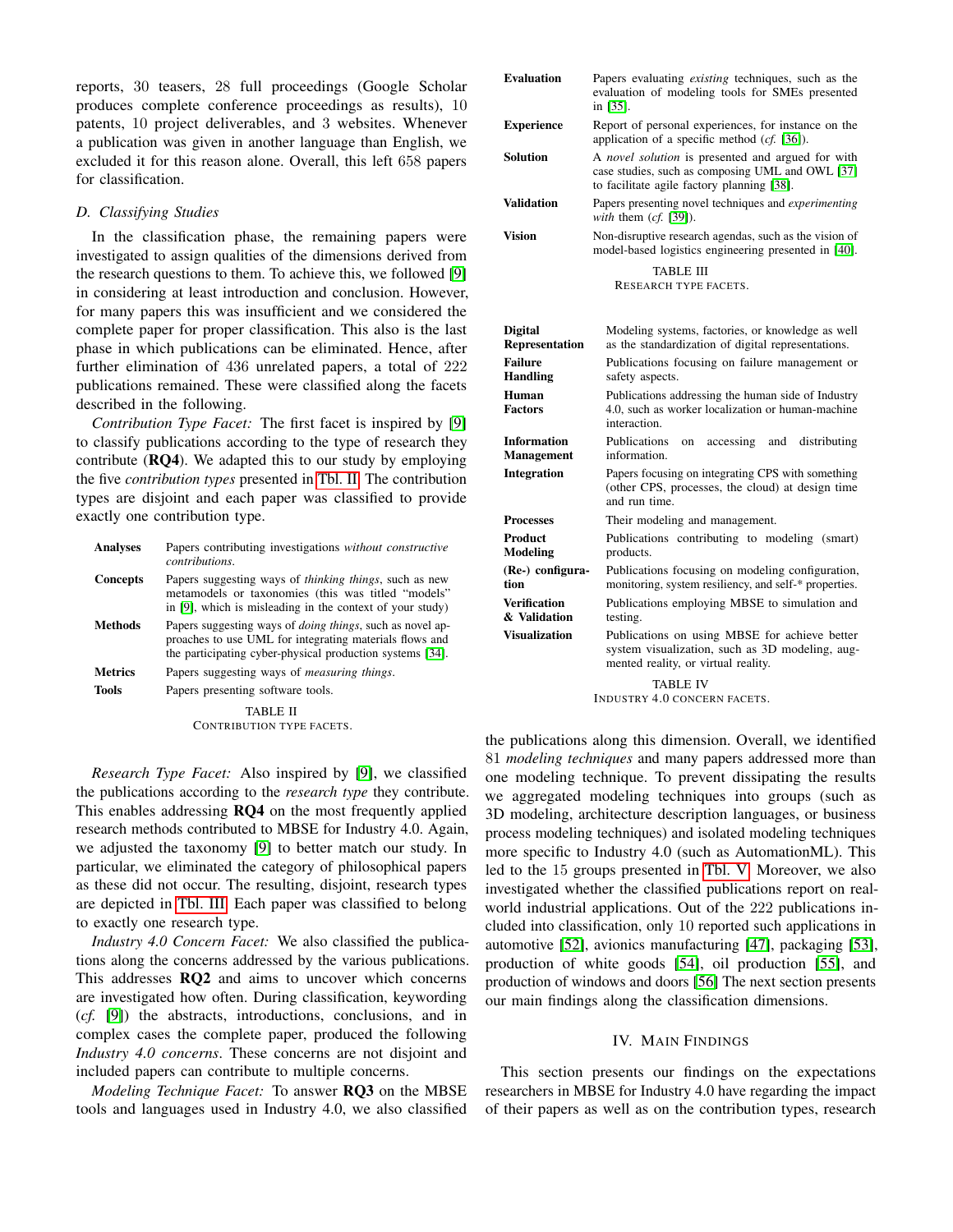| 3D<br>Modeling            | Techniques for representing geometric properties, e.g.,<br>for factory planning or augmented reality systems,<br>including AutoCAD [41] and CATIA 3D [39]. |
|---------------------------|------------------------------------------------------------------------------------------------------------------------------------------------------------|
| ADL                       | Techniques employing architecture description lan-<br>guages [42].                                                                                         |
| AML                       | Techniques employing the AutomationML [43] plant<br>engineering data exchange format.                                                                      |
| <b>BPM</b>                | Techniques for business process modeling in the<br>context of Industry 4.0, for instance [44], [45].                                                       |
| <b>CMSD</b>               | Approaches based on Core Manufacturing Simulation<br>Data (CMSD), such as [46].                                                                            |
| DSL                       | Domain-specific languages.                                                                                                                                 |
| ER                        | Entity-relationship modeling (cf. [47]).                                                                                                                   |
| <b>Formal</b><br>Modeling | Automata-based and mathematical modeling ap-<br>proaches, including Petri Nets [48] or Priced Timed<br>Automata [49].                                      |
| GPL                       | Techniques employing general programming languages<br>(GPLs), for instance to model the services provided<br>by a robotic manufacturing system [50].       |
| <b>KR</b>                 | Knowledge representation techniques, using, for in-<br>stance, OWL [51].                                                                                   |
| Meta                      | Various metamodeling techniques.                                                                                                                           |
| <b>Simulink</b>           | Approaches using MATLAB/Simulink.                                                                                                                          |
| <b>SysML</b>              | Techniques employing SysML.                                                                                                                                |
| <b>UML</b>                | UML and UML profiles.                                                                                                                                      |
| XML                       | XML-based modeling techniques.                                                                                                                             |
|                           | TABLE V<br>MODELING TECHNIQUE FACETS.                                                                                                                      |

types, Industry 4.0 concerns, and modeling concerns for the included papers.

#### *A. Expectations on the Impact of MBSE*

With RQ1 we address the reasons why researchers contribute MBSE to the challenges of Industry 4.0. To this end, we investigated the expected impact of modeling approaches to Industry 4.0 challenges and extracted whenever these were made explicit. Out of the 222 publications included after classification, only 25 (11%) explicitly stated the authors' expectations on the impact of their contribution. The expectations include reducing the cost for production system integration [57], saving energy on production system reconfiguration [49], and remaining internationally competitive in high-wage countries [34]. We classified the expectations into expectations on reducing time (development time, time-to-market), reducing costs (of development, integration, (re-)configuration), and improving either sustainability or international competitiveness.

Overall, the included publications mentioned 27 expectations. Out of these, most publications expected MBSE to either reduce time  $(12x$  mentioned) or costs  $(10x)$ , whereas only few publications expect MBSE to improve sustainability (4x), increase international competitiveness (2x), or enhance the quality of products  $(1x)$ . However, as the number of papers making the expectations of contributing MBSE to Industry 4.0 is rather small, this cannot be generalized.

#### *B. Industry 4.0 Concerns Addressed with MBSE*

With **RO2**, we aim at uncovering which concerns of Industry 4.0 are addressed using MBSE and how they are addressed



Fig. 2. Industry 4.0 concerns by research type and contribution type.

in terms of contribution types (Tbl. II) and research methods (Tbl. III). Investigating this, we found that most publications on MBSE for Industry 4.0 contribute methods to challenges in digital representation (78 publications), integration (58), and processes (32). Moreover, many publications contribute concepts to digital representation (25) and integration (15). Out of the 347 concerns addressed by the included publications, these five combinations of contribution types and concerns are addressed by 60% of the papers in this corpus. Overall, the majority of papers contributes methods (61%) or concepts (17%), whereas analyses, metrics, or tools are contributed less often. With contributions claiming to reduce costs and time (*cf.* Sec. IV-A), the lack of papers contributing metrics to track these claims is surprising. The results concerning contribution types (as inquired by RQ4) are depicted on the left part of Fig. 2 and these findings are reflected by the types contributions on its right part. Most contributions are solution proposals (*i.e.,* application of existing techniques to solve particular problems) that focus either on digital representation or integration challenges. It is also surprising, that only few papers address modeling for the smart product, which is supposed to control its production processes in many visions of Industry 4.0. Overall, solution proposals make 79% of the research, whereas only few experience reports, validation research, evaluation reports, and vision papers are contributed. That most solution papers also are method papers might reflect the very constructive research typical to MBSE. However, the large number of method papers over paper contributing new concepts, validating new techniques, or proposing visions implies that research mainly approaches Industry 4.0 with established methods and techniques. This is supported by our findings on the modeling techniques contributed to Industry 4.0 presented in the next section.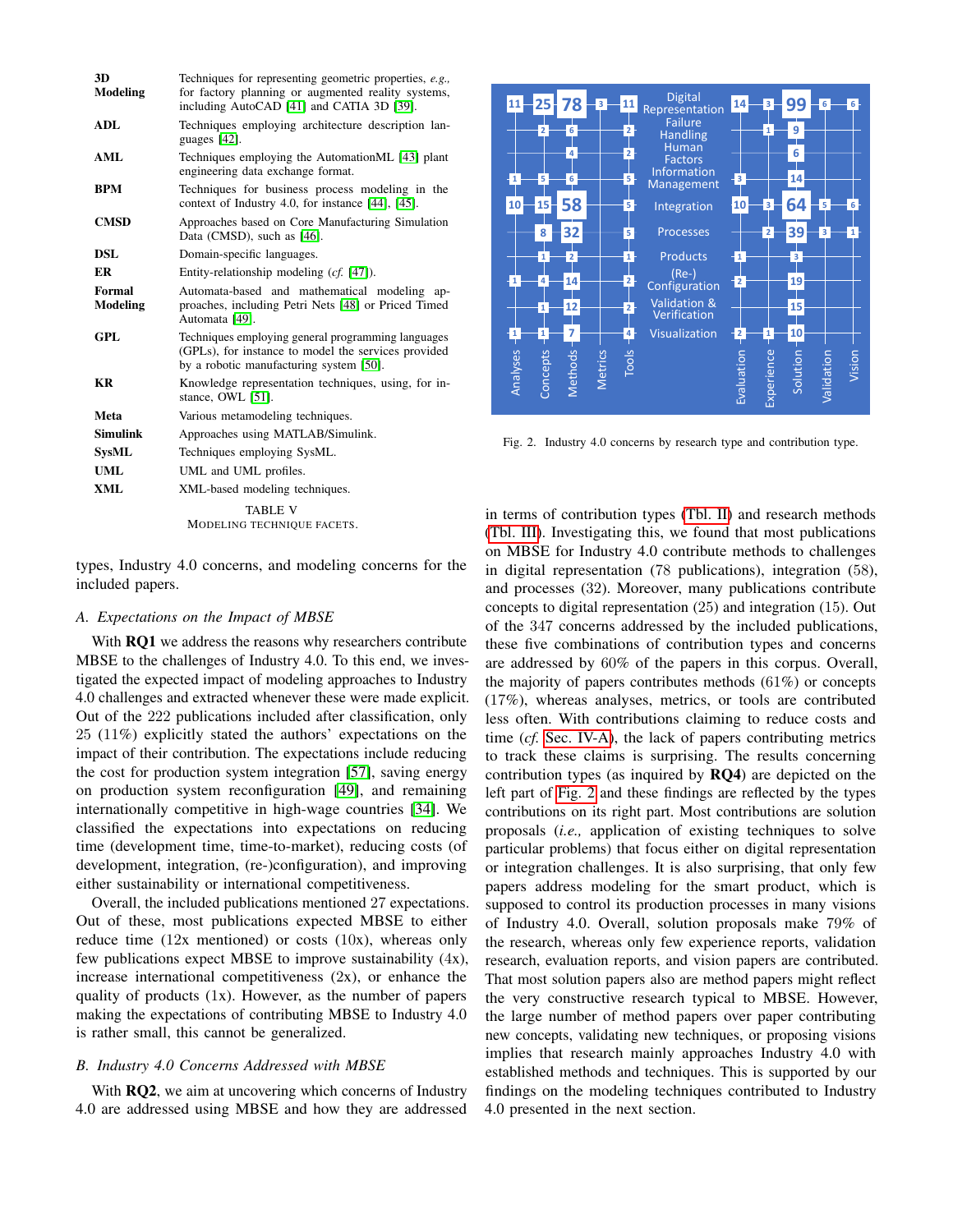

Fig. 3. Modeling techniques by research type and contribution type.

#### *C. Modeling Techniques Applied to Industry 4.0*

Regarding RQ3, out of the 222 publications included into classification, 178 (80%) explicitly specified the (meta)modeling technique the authors applied to contribute to MBSE for Industry 4.0. Examining these publications produced 96 different techniques. Most notably among these are:

- Variants of UML, such as DiSpa [58], Mechatronic UML [59], UMM [60], and UML4IoT [61];
- The systems modeling language (SysML) [62] and its variants, such as SysML4Mechatronics [63] and SysML4Modelica [64];
- Knowledge representation techniques (mostly employing OWL [65], [66]);
- Various DSLs, such as the EXPRESS DSL for product data modeling [67], the virtual factory data model [68], the Industry 4.0 process modeling language [69], the graphical modeling language for value networks [70], or the graphical modeling framework for production processes [71].

Overall, out of the 222 classified papers, 47 employ UML and variants, 36 use DSLs specific to Industry 4.0 challenges, 26 employ knowledge representation techniques, and 19 papers use AutomationML [43]. Where a column of Fig. 3 sums up to a higher number (*e.g.,* column UML), the column's modeling technique was applied to multiple concerns. We also found eight papers applying explicit metamodeling techniques to Industry 4.0 challenges. These either used specific language workbenches, such as Xtext [72], [73], [74] or MetaEdit+ [75], [76] or more generic metamodeling frameworks, such as MOF [32], EMF/ECore [77]. Overall, 40% of the contributions address Industry 4.0 challenges with new DSLs, language profiles of UML or SysML, or metamodeling techniques. This hints at modeling challenges that cannot be properly addressed by established modeling techniques.

To answer RQ3, we also aim to understand which modeling techniques are applied to address the different Industry 4.0 concerns. The results, depicted in Fig. 4, show that UML is used mostly to solve challenges regarding digital representation (28 papers) and regarding integration (23 papers). This is consistent with identifying these as the most important challenges addressed by included publications. Hence, these are the two concerns most often addressed with knowledge representation techniques, DSLs, and architecture description languages as well. For failure handling and process modeling, knowledge representation techniques are more prominent than UML. Overall, the concerns digital representation and integration – addressed by either AutomationML, various DSLs, knowledge representation techniques, SysML, or UML – make up for 36% of the included publications. While the usage of UML is almost equally distributed between both concerns, DSLs and knowledge representation techniques lean towards digital representation challenges. This might imply that UML and its variants are more suitable to integration than the former.

The results also show, that neither validation & verification, nor the human factors crucial to the success of Industry 4.0 or product modeling are investigated as much as integration and digital representation. Whereas the former might require solving digital representation and integration (to some degree) first, the lack of research on the latter two is elusive. Unless the smart factory of the future is fully automated, human interaction and control are necessary and should be considered appropriately.

#### *D. Countries and Institutions Contributing to the Field*

Investigating RQ5, we found that almost half of the papers were contributed by teams including German authors, followed by teams including authors from the USA, Italy, Greece, and France as depicted in Fig. 5. Overall 38 countries contributed to MBSE for Industry 4.0 in 278 contributions (papers with authors from multiple countries produce multiple country contributions). Out of these, the top 10 contributing countries produce 210 (*i.e.,* 79%) of the 278 country contributions. Among these, 176 (66%) contributions are from European countries, which suggests that MBSE for Industry 4.0 still largely is a European research program. Whether this is due to the focus on manufacturing or on MBSE cannot be derived from the data.

Aside from the contributing authors' countries, we also identified the institutions most actively engaging into MBSE for Industry 4.0 research. Due to Industry 4.0 originating in Germany and 51% of the included publications having German co-authors, it is not surprising that of the 10 most active institutions in this field, 7 are from Germany as depicted in Fig. 6. Out of the 197 overall contributing institutions, 124 (63%) are universities and 31 (16%) are research institutes. This indicates that despite the business-driven term, its research largely is academic. Further research is contributed by 42 companies and other organizations.

#### *E. Popular Venues for Publications on MBSE for Industry 4.0*

Investigating RQ6, we determined that most papers are published at conferences (151, 68%), followed by journals (63,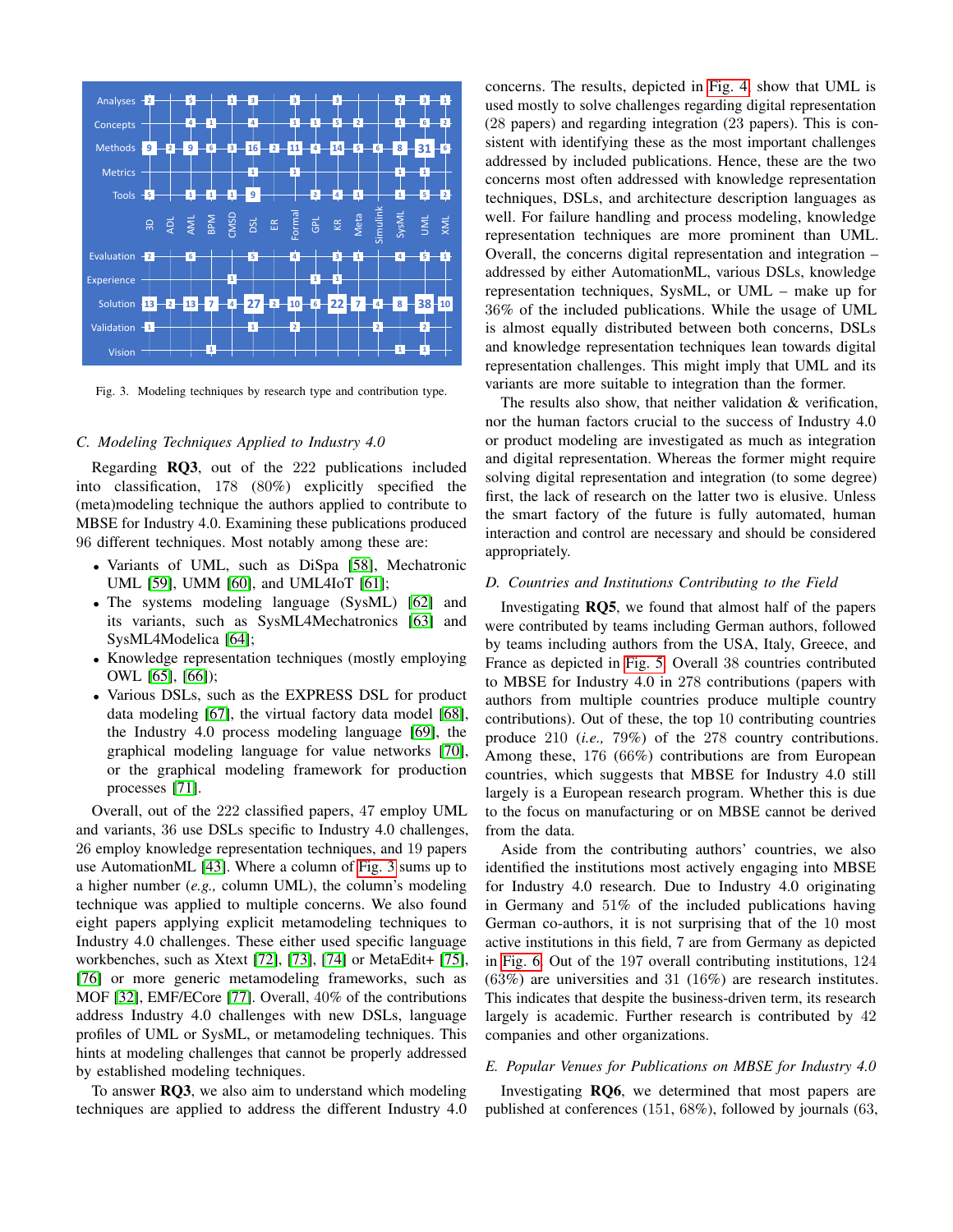

Fig. 4. Individual Industry 4.0 concerns and modeling techniques addressing them.

28%), and workshops (8, 4%). We also identified the most popular journals, conferences and workshops of this particular field of research, to answer RQ6 on the most popular venues for MBSE research in the context of Industry 4.0. Fig. 7 presents the 10 most popular journals, where 41% of the related journal papers are published. Where journals produced the same number of publications, we selected in alphabetical order. The low numbers of publications in these most popular journals, however, do not support conclusions over their importance. As the Industry 4.0 will mature, future studies may draw such conclusions based on a larger corpus of relevant publications.

The 10 most popular conferences to MBSE for Industry 4.0, depicted in Fig. 7, publish, with 40%, a similar share of the related conference publications. However, the bigger number of conference publications supports the conclusion that the conference on Emerging Technologies And Factory Automation (ETFA) is the most important conference for publications on MBSE for Industry 4.0. The other conferences published between 1 and 2 papers on the topic and distinguishing their importance, hence, is not feasible. Overall, the publication activities regarding conferences and journals focus on venues on automation engineering, The 10 most popular journals and conferences publish in total 39% of the included papers, which hints at a healthy distribution of publications over multiple venues. This is reflected by the eight workshop papers included

in the classification, each of which was published at a different workshop. Hence, no results on popularity can be drawn.

#### *F. Publication Activities over Time*

On RQ7, we found that MBSE in Industry 4.0 was already addressed as early as 1991 [78], although neither the term "Industry 4.0" was coined, nor MBSE was a common research topic. Over half (123) of related publications were published starting in 2015 and 182 (81%) of the publications are from 2011 (the year the term "Industry 4.0" was coined) or later (*cf.* Fig. 9).

#### V. THREATS TO VALIDITY

The presented study is subject to threats to construct validity (research design), internal validity (data extraction), and conclusion validity (reliability). Threats to external validity (generalizability) are irrelevant as the results of this study cannot be generalized to other problems domains (Industry 4.0) or other solution domains (MBSE).

Regarding threats to research design, the findings presented in Sec. III and Sec. IV are valid only for our sample of papers. Hence, it is crucial to ensure inclusion of as many relevant papers as possible. To achieve this, we included the Google Scholar digital library. Although we are aware that a great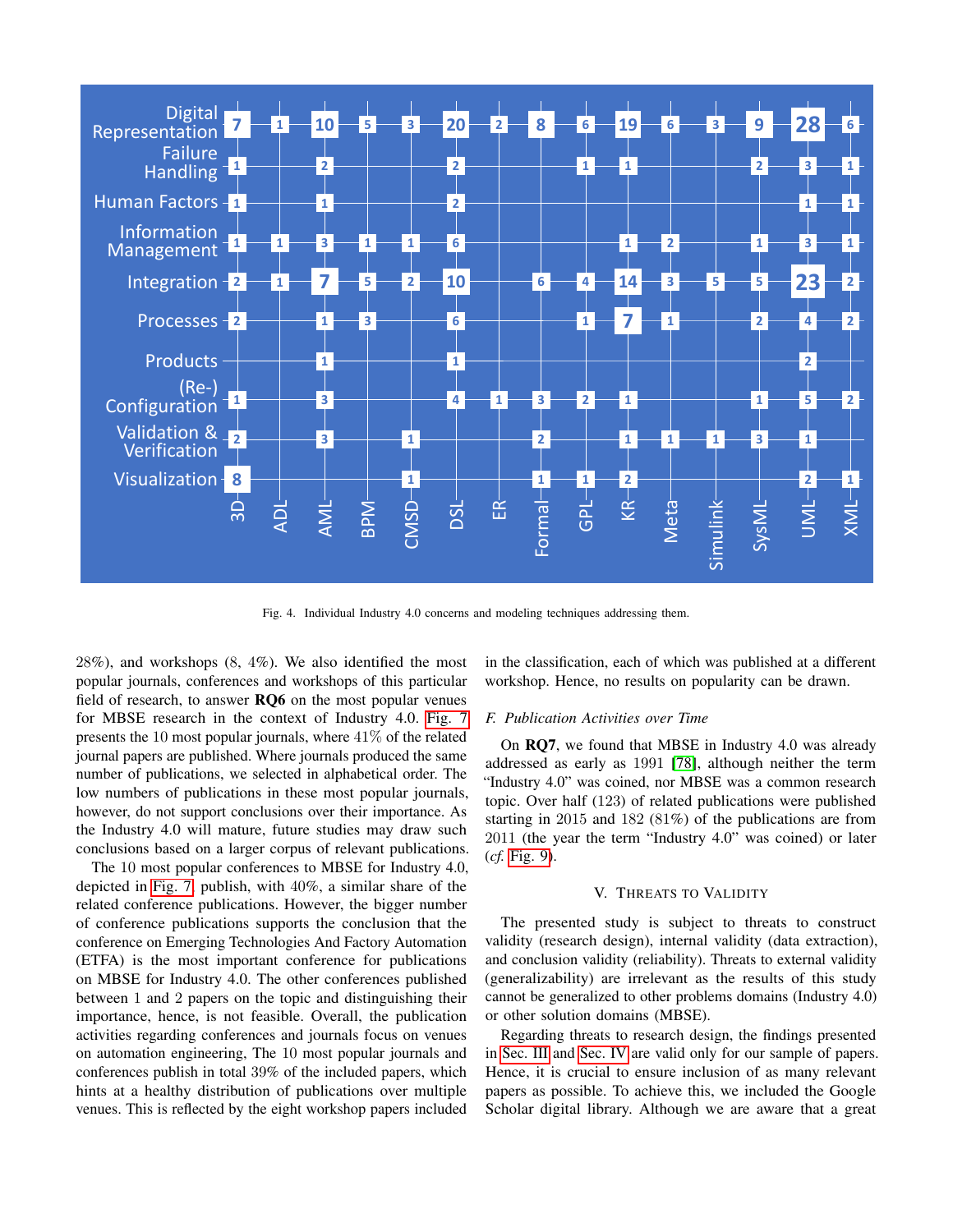number of subsequent exclusions for formal reasons (*e.g.,* nonpeer-reviewed materials) are due to including Google Scholar, its inclusion was useful to capture venues not published at the other libraries. Overall, considering Google Scholar led to including 108 papers that would have otherwise been omitted.

Furthermore, we did not restrict our search to papers mentioning "Industry 4.0" explicitly, but also included the related terms of the search clause's first part. Similarly, the search clause's second part included terms closely related to model-based software engineering, without narrowing it to the exact terms. Instead, we used terms one can expect from relevant contributions to be included in the full text. This enabled to capture related publications without focusing on the very specific, partly ambiguous, modeling terminology. Another threat to research design validity arises from the definition of the inclusion/exclusion criteria. During the screening, only title, abstract, and keywords were considered. To prevent excluding relevant publications based on the lack of investigation, we included papers we were uncertain of temporarily. In the subsequent classification phase, the complete papers were read and inclusion/exclusion were decided ultimately.

Threats to internal validity arise from the data extraction performed for screening and classification. The lack of established terminology, absent information, or unfavorably presented papers may lead to wrong decisions regarding inclusion and exclusion. To mitigate this, inclusion and classification of problematic papers was discussed among the authors. These discussions served as quality assessment also and, *e.g.,*, lead to excluding very short papers (*cf.* excluded teasers). We did, however, not discard papers based on their comprehensibility or venue alone. We also assigned each paper to the most suitable research type facet to yield a clear partitioning of the data set according to the categories of Tbl. III. Where debatable, we discussed this also among all authors. To prevent the threat of classification fatigue, the classification was performed in blocks of at most one hour broken up by at least 15 minute breaks. The resulting classification scheme comprises four facets that

correspond to our research questions.

Threats to conclusion validity arise drawing wrong conclusions and from the study's replicability. Regarding the former, we have discussed various issues that could lead to wrong conclusions in the context of threats to internal and external validity. For replicability, we detailed the complete research method in Sec. III, which enables replicating every phase of this mapping study.

#### VI. CONCLUSION

Industry 4.0 is the application of systems engineering concepts, methods, and tools to the development of adaptive systems of systems that enable smart manufacturing with CPS in the IoT. Model-based systems engineering has shown to facilitate development of such systems, but its application to Industry 4.0 was not systematically investigated, yet. To comprehend the contribution of MBSE to Industry 4.0, we conducted a systematic mapping study, which revealed that digital representation of automation systems, *i.e.,* their interfaces and data models, as well as their integration and (re-)configuration are the prime Industry 4.0 concerns addressed by MBSE. Also, the majority of papers contribute methods and concepts to solve particular challenges of Industry 4.0. Despite this is a relatively new term, we found only 9 vision papers addressing its various concerns. If this is considered an indicator for the domain's maturity, the lack of experience papers and experience reports is notable. We do not consider this point regarding the mapping study validity. Indeed, systematic mapping studies in software engineering have been recommended mostly for research areas where there is a low number relevant, high-quality primary studies [9]. There is a similar lack of research contributing metrics and analyses on the applicability of specific concepts, methods, and tools to the Industry 4.0 challenges. It is also surprising that there is relatively little research in validation & verification despite the huge costs that production system failures might entail. However, with Industry 4.0 being businessdriven and aiming at reducing cost and time, such contributions might arise once the field has matured.



0 3 6 9 12 University of Stuttgart Vienna University of Technology FORTISS GmbH Helmut Schmidt University Hamburg National Institute of Standards and Technology Fraunhofer Institute of Optronics, System Technologies and Image Exploitation Siemens AG National Research Council of Italy RWTH Aachen University Technical University Munich 6 8 5 8 8 11 13 8

Fig. 5. The top 10 countries with authors contributing to MBSE in Industry 4.0 are mostly from Europe and contribute 79% of the publications.

Fig. 6. The 10 institutions engaging most actively in research on MBSE for Industry 4.0.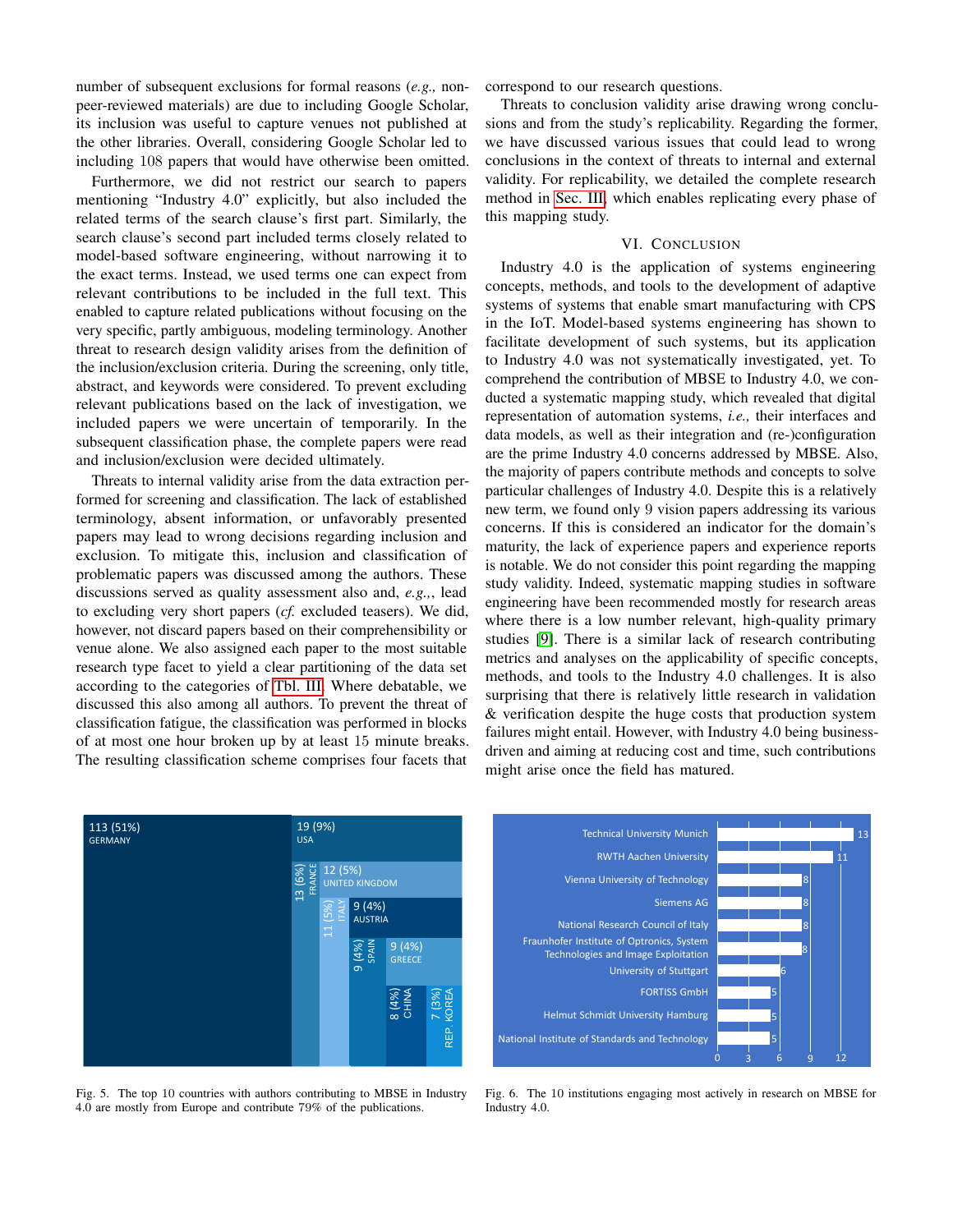

Fig. 7. Most popular journals for publications on MBSE for Industry 4.0.



Fig. 8. Most popular conferences for publications on MBSE for Industry 4.0.

Regarding the most popular venues for publications on MBSE for Industry 4.0, we found that the publications are almost equally spread over the different journals, whereas the conference on Emerging Technologies And Factory Automation (ETFA) appears to be the most important conference for this field. It is, however, notable that no software-engineeringcentric venues are among the top venues. We also found that Industry 4.0 is still largely a European research program with common contributions from the USA, China, and the Republic of Korea. Future studies will reveal whether Industry 4.0 will be addressed increasingly in other countries as well.

UML is the modeling technique applied most often to Industry 4.0, followed by DSLs and knowledge representation techniques. There is a conceptual gap between the software modeling techniques of UML and knowledge representation techniques whose bridging appears to be crucial to successful



Fig. 9. Number of publications per year until April 2017 (missing numbers identify years without related publications).

modeling the factory of the future. Domain-specific languages are the second most popular modeling technique. With the majority (82%) of DSL related contributions being published since 2010 and increasing in number since then, we expect to see more modeling techniques specifically tailored to Industry 4.0 in the future. It would be interesting to compare this trend to more mature domains that incorporated modeling, such as embedded systems in automotive or avionics, as well as to the corpora of MBSE-related publications on CPS and IoT.

Future research on MBSE for Industry 4.0 hence should address the integration of knowledge representation techniques with UML and AutomationML to ultimately achieve an integrated factory system model that enables fully automated reasoning about production optimization based on product information. Such a basis might lead to increasing research in validation & verification of integrated production systems as well as in including modeling the human factors of Industry 4.0 applications more often. Moreover, research is lacking metrics that enable checking whether Industry 4.0 fulfills the promises of reducing integration costs and energy consumption. Development of appropriate measures can help to guide future research in MBSE for Industry 4.0. Overall, this study has uncovered that research on modeling for Industry 4.0 currently focuses on digital representation and integration using established techniques, but also that there is an increasing trend towards customized modeling techniques to address the more specific challenges of Industry 4.0. Future studies will show whether established modeling techniques are adequate to address Industry 4.0 challenges. There also still is a lack of benchmarks for Industry 4.0. Consequently, there is no real comparison between approaches and only little work on their validation. Sharing benchmarks on top of existing case studies, such as *MyJoghurt*<sup>3</sup>, would be another challenge for the modeling community.

<sup>3</sup><http://i40d.ais.mw.tum.de/>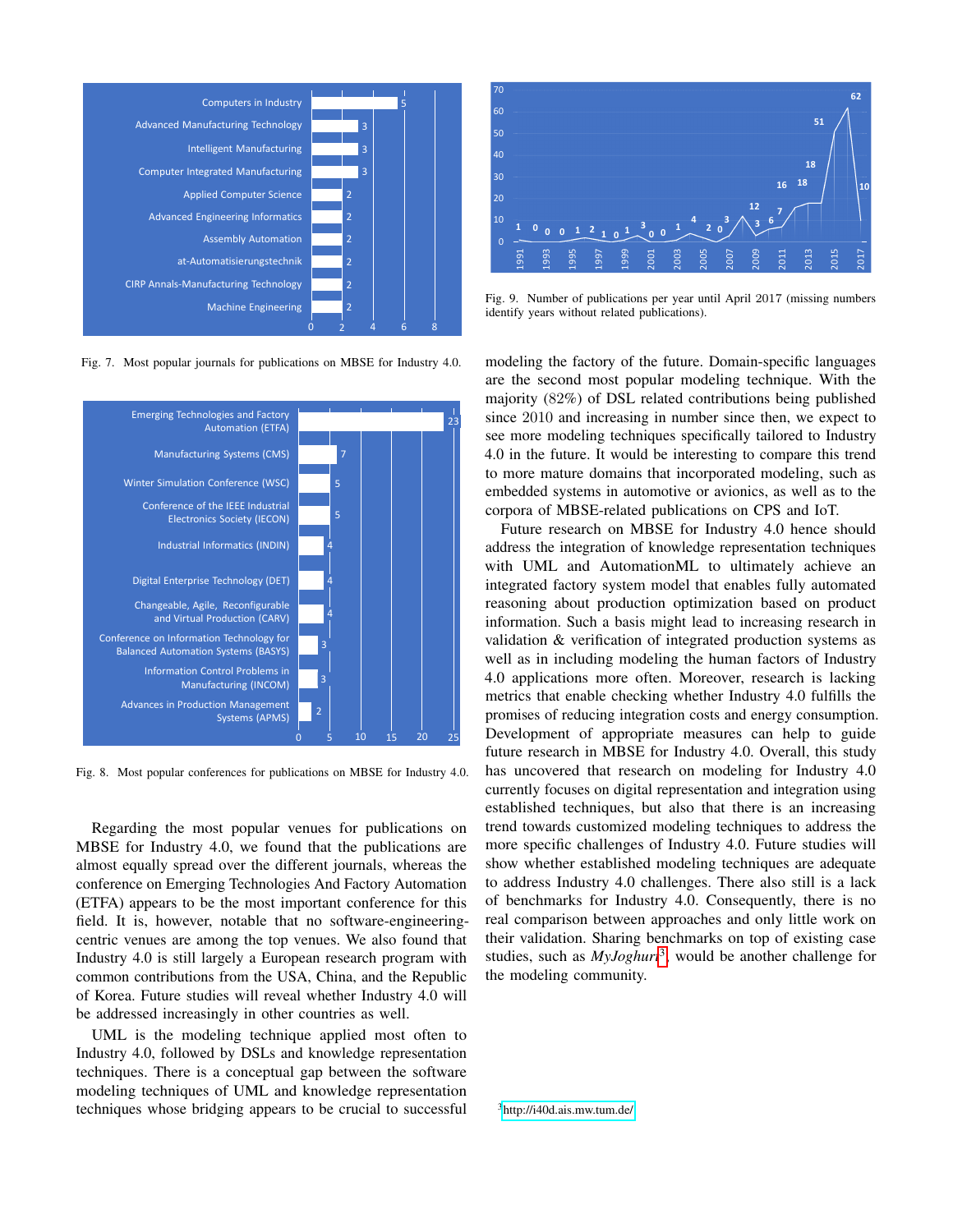#### **REFERENCES**

- [1] Bundesministerium für Bildung und Forschung, "Zukunftsprojekt Industrie 4.0," [https://www.bmbf.de/de/zukunftsprojekt-industrie-4-0-848.html,](https://www.bmbf.de/de/zukunftsprojekt-industrie-4-0-848.html) accessed: 2017-04-20.
- [2] M. Hermann, T. Pentek, and B. Otto, "Design principles for Industrie 4.0 scenarios," in *System Sciences (HICSS), 2016 49th Hawaii International Conference on*. IEEE, 2016, pp. 3928–3937.
- [3] J. Dregger, J. Niehaus, P. Ittermann, H. Hirsch-Kreinsen, and M. ten Hompel, "The digitization of manufacturing and its societal challenges: a framework for the future of industrial labor," in *2016 IEEE International Symposium on Ethics in Engineering, Science and Technology (ETHICS)*, May 2016, pp. 1–3.
- [4] "The Smart Factory Risk Management Perspectives," CRO Forum, Tech. Rep., 2015. [Online]. Available: [http://www.thecroforum.org/](http://www.thecroforum.org/wp-content/uploads/2015/12/CROF-ERI-2015-The-Smart-Factory1.pdf) [wp-content/uploads/2015/12/CROF-ERI-2015-The-Smart-Factory1.pdf](http://www.thecroforum.org/wp-content/uploads/2015/12/CROF-ERI-2015-The-Smart-Factory1.pdf)
- [5] M. Szvetits and U. Zdun, "Systematic literature review of the objectives, techniques, kinds, and architectures of models at runtime," *Software & Systems Modeling*, vol. 15, no. 1, pp. 31–69, 2016.
- [6] T. Heineck, E. Gonçalves, A. Sousa, M. Oliveira, and J. Castro, "Model-Driven Development in Robotics Domain: A Systematic Literature Review," in *Software Components, Architectures and Reuse (SBCARS), 2016 X Brazilian Symposium on*. IEEE, 2016, pp. 151–160.
- [7] S. Mahdavi-Hezavehi, V. H. Durelli, D. Weyns, and P. Avgeriou, "A systematic literature review on methods that handle multiple quality attributes in architecture-based self-adaptive systems," *Information and Software Technology*, 2017.
- [8] S. Keele, "Guidelines for performing systematic literature reviews in software engineering," in *Technical Report, Ver. 2.3 EBSE Technical Report. EBSE*, 2007.
- [9] K. Petersen, R. Feldt, S. Mujtaba, and M. Mattsson, "Systematic Mapping Studies in Software Engineering," in *EASE*, vol. 8, 2008, pp. 68–77.
- [10] N. Juristo, A. M. Moreno, S. Vegas, and M. Solari, "In Search of What We Experimentally Know about Unit Testing," *IEEE Software*, vol. 23, no. 6, pp. 72–80, Nov 2006.
- [11] M. Jorgensen and M. Shepperd, "A Systematic Review of Software Development Cost Estimation Studies," *IEEE Trans. Softw. Eng.*, vol. 33, no. 1, pp. 33–53, Jan. 2007.
- [12] D. I. K. Sjoberg, J. E. Hannay, O. Hansen, V. By Kampenes, A. Karahasanovic, N.-K. Liborg, and A. C. Rekdal, "A Survey of Controlled Experiments in Software Engineering," *IEEE Trans. Softw. Eng.*, vol. 31, no. 9, pp. 733–753, Sep. 2005.
- [13] J. Bailey, D. Budgen, M. Turner, B. Kitchenham, P. Brereton, and S. Linkman, "Evidence Relating to Object-Oriented Software Design: A Survey," in *Proceedings of the First International Symposium on Empirical Software Engineering and Measurement*, ser. ESEM '07. Washington, DC, USA: IEEE Computer Society, 2007, pp. 482–484.
- [14] C. Zhang and D. Budgen, "What Do We Know About the Effectiveness of Software Design Patterns?" *IEEE Trans. Softw. Eng.*, vol. 38, no. 5, pp. 1213–1231, Sep. 2012.
- [15] R. Pretorius and D. Budgen, "A Mapping Study on Empirical Evidence Related to the Models and Forms Used in the UML," in *Proceedings of the Second ACM-IEEE International Symposium on Empirical Software Engineering and Measurement*, ser. ESEM '08. New York, NY, USA: ACM, 2008, pp. 342–344.
- [16] N. Condori-Fernandez, M. Daneva, K. Sikkel, R. Wieringa, O. Dieste, and O. Pastor, "A Systematic Mapping Study on Empirical Evaluation of Software Requirements Specifications Techniques," in *Proceedings of the 2009 3rd International Symposium on Empirical Software Engineering and Measurement*, 2009.
- [17] E. Engström and P. Runeson, "Software Product Line Testing A Systematic Mapping Study," *Inf. Softw. Technol.*, vol. 53, no. 1, pp. 2–13, Jan. 2011.
- [18] M. A. Laguna and Y. Crespo, "A Systematic Mapping Study on Software Product Line Evolution: From Legacy System Reengineering to Product Line Refactoring," *Sci. Comput. Program.*, vol. 78, no. 8, pp. 1010–1034, Aug. 2013.
- [19] T. Kosar, S. Bohra, and M. Mernik, "Domain-specific languages: A systematic mapping study," *Information and Software Technology*, vol. 71, pp. 77–91, 2016.
- [20] A. Mehmood and D. N. Jawawi, "Aspect-oriented model-driven code generation: A systematic mapping study," *Information and Software Technology*, vol. 55, no. 2, pp. 395 – 411, 2013, special Section: Component-Based Software Engineering (CBSE), 2011.
- [21] B. Vogel-Heuser and D. Hess, "Guest Editorial Industry 4.0 Prerequisites and Visions," *IEEE Transactions on Automation Science and Engineering*, vol. 13, no. 2, pp. 411–413, April 2016.
- [22] P. J. Mosterman and J. Zander, "Cyber-physical Systems Challenges: A Needs Analysis for Collaborating Embedded Software Systems," *Softw. Syst. Model.*, vol. 15, no. 1, pp. 5–16, Feb. 2016.
- [23] A. Khan and K. Turowski, "A Survey of Current Challenges in Manufacturing Industry and Preparation for Industry 4.0," in *Proceedings of the First International Scientific Conference on Intelligent Information Technologies for Industry (IITI'16)*, January 2016, pp. 15–26.
- [24] A. J. C. Trappey, C. V. Trappey, U. H. Govindarajan, J. J. Sun, and A. C. Chuang, "A Review of Technology Standards and Patent Portfolios for Enabling Cyber-Physical Systems in Advanced Manufacturing," *IEEE Access*, vol. 4, pp. 7356–7382, 2016.
- [25] M. Hermann, T. Pentek, and B. Otto, "Design Principles for Industrie 4.0 Scenarios," in *Proceedings of the 2016 49th Hawaii International Conference on System Sciences (HICSS)*, ser. HICSS '16. Washington, DC, USA: IEEE Computer Society, 2016, pp. 3928–3937.
- [26] Y. Lu, "Industry 4.0: A Survey on Technologies, Applications and Open Research Issues," *Journal of Industrial Information Integration*, pp. –, 2017. [Online]. Available: [http://www.sciencedirect.com/science/article/](http://www.sciencedirect.com/science/article/pii/S2452414X17300043) [pii/S2452414X17300043](http://www.sciencedirect.com/science/article/pii/S2452414X17300043)
- [27] L. M. do Nascimento, D. L. Viana, P. A. S. Neto, D. A. Martins, V. C. Garcia, and S. R. Meira, "A systematic mapping study on domainspecific languages," in *The Seventh International Conference on Software Engineering Advances (ICSEA 2012)*, 2012, pp. 179–187.
- [28] B. Kitchenham, O. P. Brereton, D. Budgen, M. Turner, J. Bailey, and S. Linkman, "Systematic literature reviews in software engineering – a systematic literature review," *Information and Software Technology*, vol. 51, no. 1, pp. 7 – 15, 2009, special Section - Most Cited Articles in 2002 and Regular Research Papers.
- [29] D. Budgen, M. Turner, P. Brereton, and B. Kitchenham, "Using mapping studies in software engineering," in *Proceedings of PPIG*, vol. 8. Lancaster University, 2008, pp. 195–204.
- [30] J. R. Gisbert, C. Palau, M. Uriarte, G. Prieto, J. A. Palazón, M. Esteve, O. López, J. Correas, M. C. Lucas-Estañ, P. Giménez *et al.*, "Integrated system for control and monitoring industrial wireless networks for labor risk prevention," *Journal of Network and Computer Applications*, vol. 39, pp. 233–252, 2014.
- [31] S. Stemmler, M. Reiter, and D. Abel, "Model predictive control as a module for autonomously running complex plastics production processes,' *International Polymer Science and Technology*, vol. 41, no. 12, p. T1, 2014.
- [32] P. Lahire, D. Parigot, and E. Tundrea, "SMARTFACTORY an Implementation of the Domain Driven Development Approach," in *SACI'2004, 1st Romanian-Hungarian Joint Symposium on Applied Computational Intelligence*, 2004, p. 6.
- [33] M. A. Pisching, F. Junqueira, D. J. S. Filho, and P. E. Miyagi, *Service Composition in the Cloud-Based Manufacturing Focused on the Industry 4.0*. Cham: Springer International Publishing, 2015, pp. 65–72.
- [34] D. Strang and R. Anderl, "Assembly process driven component data model in cyber-physical production systems," in *Proceedings of the World Congress on Engineering and Computer Science*, vol. 2, 2014.
- [35] C. Constantinescu, D. Matarazzo, D. Dienes, E. Francalanza, and M. Bayer, "Modeling of system knowledge for efficient agile manufacturing: Tool evaluation, selection and implementation scenario in SMEs," *Procedia CIRP*, vol. 25, pp. 246–252, 2014.
- [36] S. Bergmann and S. Straßburger, "On the use of the Core Manufacturing Simulation Data (CMSD) standard: experiences and recommendations, in *Fall Simulation Interoperability Workshop 2015 (SIW)*, 2015.
- [37] L. W. Lacy, *OWL: Representing information using the web ontology language*. Trafford Publishing, 2005.
- [38] C. Büscher, H. Voet, M. Krunke, P. Burggräf, T. Meisen, and S. Jeschke, "Semantic Information Modelling for Factory Planning Projects," *Procedia CIRP*, vol. 41, pp. 478 – 483, 2016.
- [39] Q. Zhang, Y. Liu, and Z. Zhang, "A new method for automatic optimization of drawbead geometry in the sheet metal forming process based on an iterative learning control model," *The International Journal of Advanced Manufacturing Technology*, pp. 1–17, 2016.
- [40] M. Lütjen, H.-J. Kreowski, M. Franke, K.-D. Thoben, and M. Freitag, "Model-driven logistics engineering–challenges of model and object transformation," *Procedia Technology*, vol. 15, pp. 303–312, 2014.
- [41] J. Du, Q. He, and X. Fan, "Automating generation of the assembly line models in aircraft manufacturing simulation," in *Assembly and*